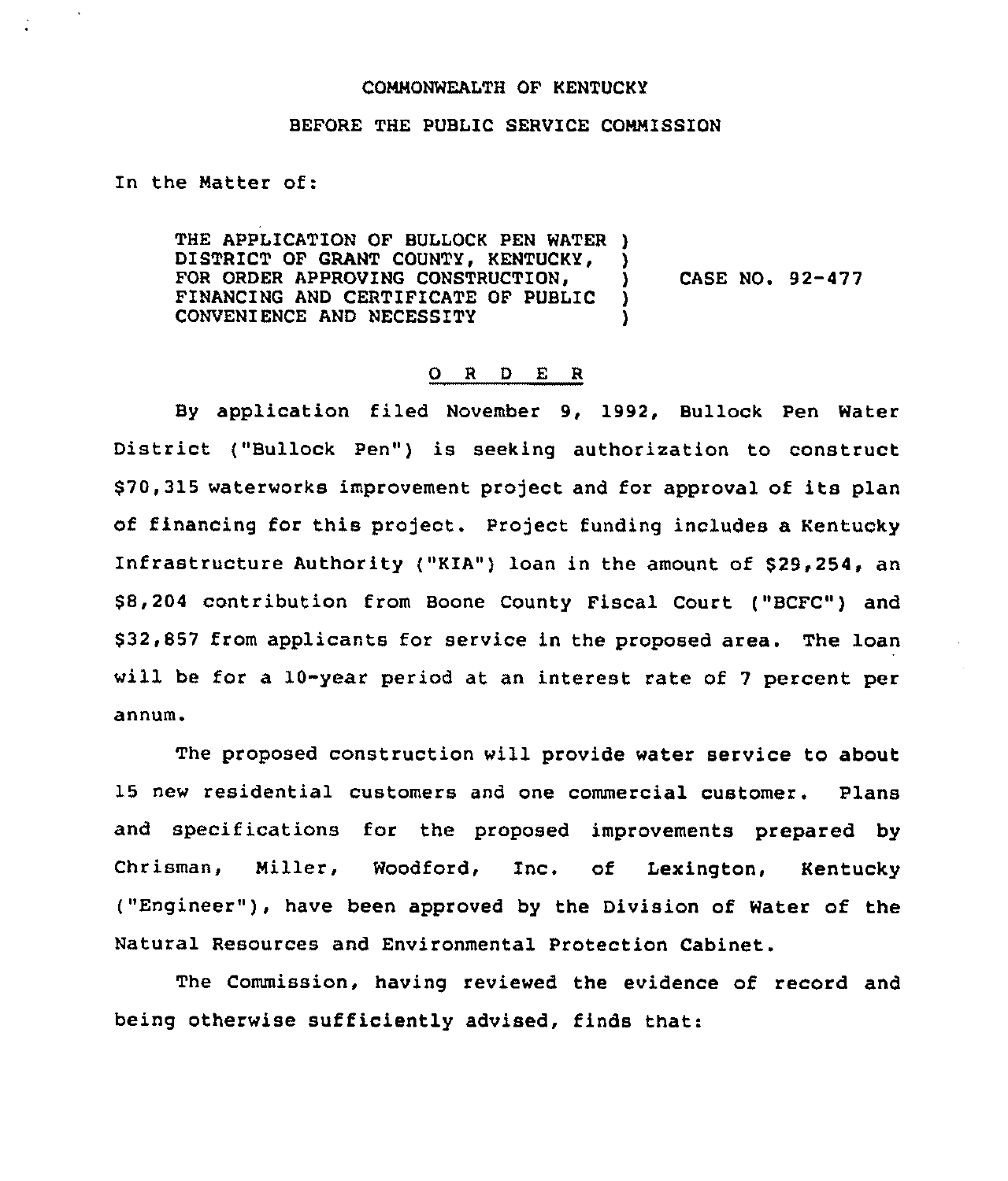1. public convenience and necessity require that the construction proposed be performed and that a Certificate of Public Convenience and Necessity be granted.

2. The proposed construction consists of 10,170 feet of 6 inch diameter pipelines, and related appurtenances. The bids totaled \$60,110 which will require a total of approximately \$70,315 after allowances are made for fees, contingencies, and other indirect costs.

3. Bullock Pen should monitor the adequacies of the expanded water distribution system after construction. If the level of service is inadequate or declining or the pressure to any customer is outside the requirements of 807 KAR 5:066, Section 5(1), Bullock Pen should take immediate action to maintain the level of service in conformance with the regulations of the Commission.

4. Bullock Pen should obtain approval from the Commission prior to performing any additional construction not expressly certificated by this Order.

5. Any deviation from the construction approved should be undertaken only with the prior approval of the Commission.

6. Bullock Pen should furnish duly verified documentation of the total costs of this project including the cost of construction and all other capitalized costs (engineering, legal, administrative, etc.) within <sup>60</sup> days of the date that construction is substantially completed. Said construction costs should be classified into appropriate plant accounts in accordance with the

$$
-2
$$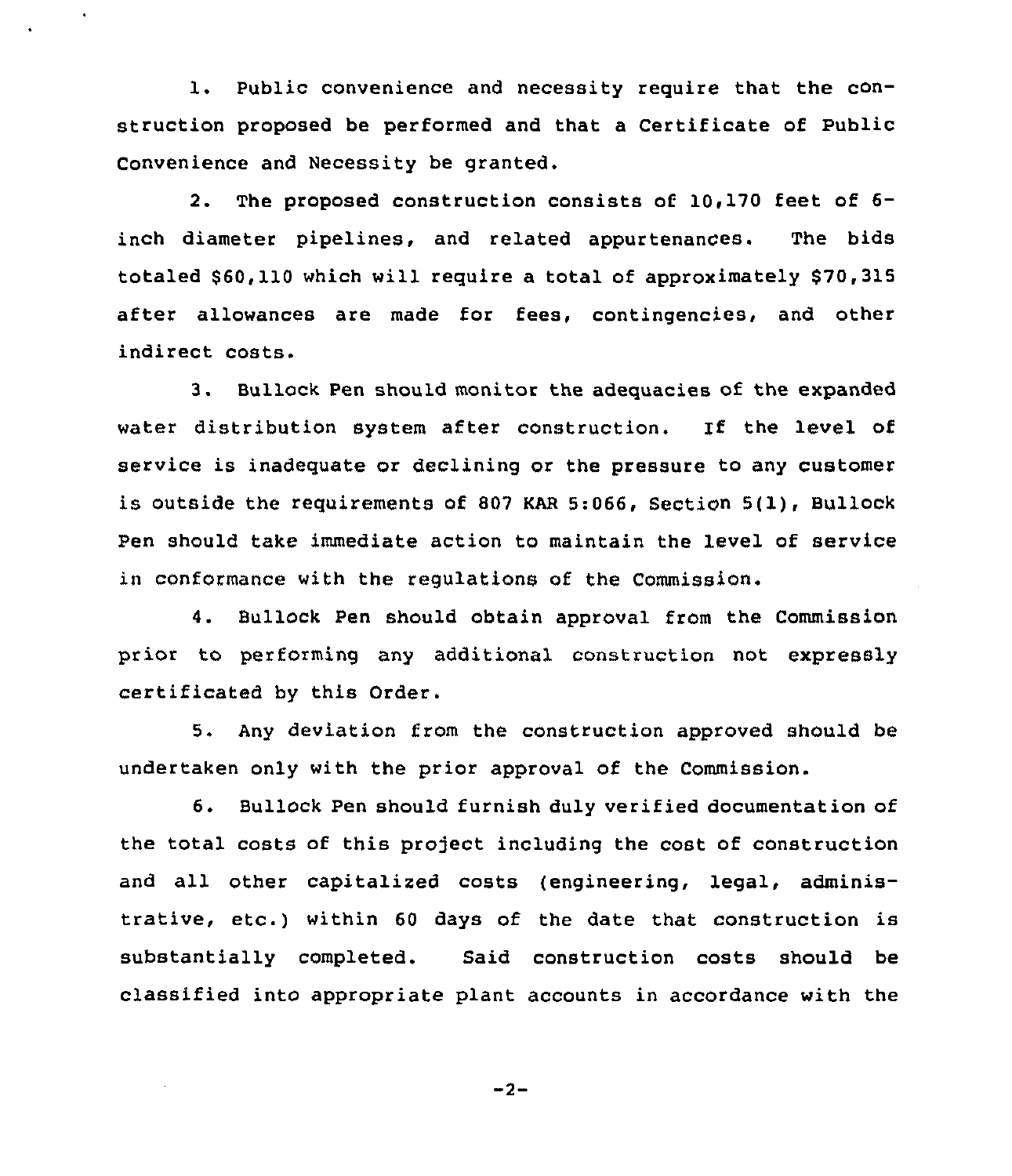Uniform System of Accounts for Water Utilities prescribed by the Commission.

7. Bullock Pen should require the provision of construction inspection under the general supervision of a professional engineer with a Kentucky registration in civil or mechanical engineering, to ensure that the construction work is done in accordance with the contract drawings and specifications and in conformance with the best practices of the construction trades involved in the project.

8. Bullock Pen should require the Engineer to furnish within 60 days of the date of substantial completion of this construction a copy of the "as-built" drawings and a signed statement that the construction has been satisfactorily completed in accordance with the contract plans and specifications.

9. The engineering information submitted indicates that Bullock Pen is proposing to install six fire hydrants as part of this project. Commission Regulation 807 KAR 5:066, Section 10(2b), states in part that "[f]ire hydrants may be installed by <sup>a</sup> utility only if: a. <sup>A</sup> professional engineer with <sup>a</sup> Kentucky registration has certified that the system can provide a minimum fire flow of 250 gallons per minute; and b. The system supporting this flow has the capability of providing this flow for a period of not less than two (2) hours plus consumption at the maximum daily rate."

Based on this regulation, the proposed fire hydrants installation must be deleted from the project unless certification in accordance with the regulation can be provided.

-3-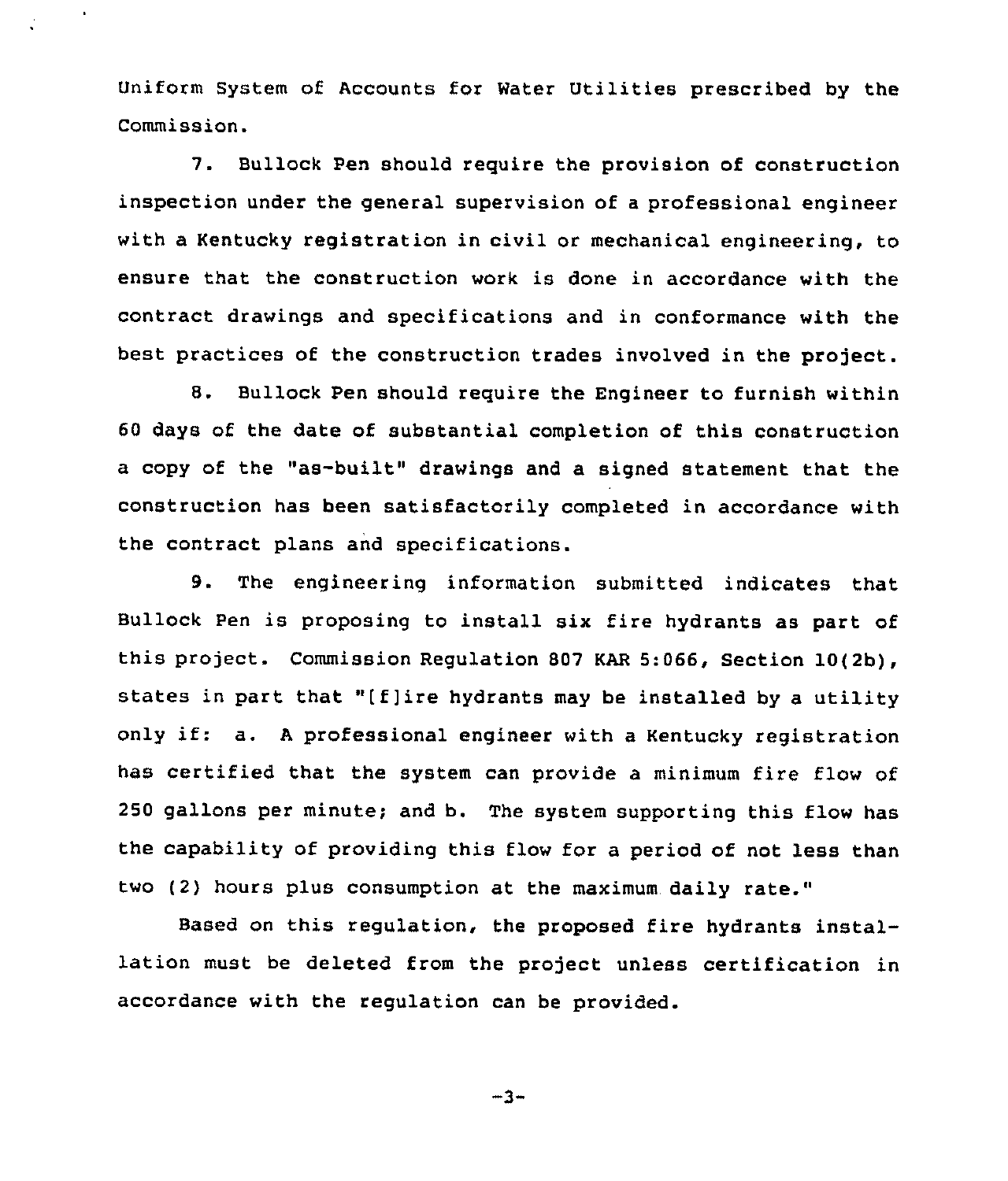10. The financing plan proposed by Bullock Pen is for lawful objects within the corporate purpose of its utility operations, is necessary and appropriate for and consistent with the proper performance of the utility's service to the public and will not impair its ability to perform that service, and is reasonably necessary and appropriate for such purpose. It should, therefore, be approved.

IT IS THEREFORE ORDERED that:

N

1. Bullock Pen be and it hereby is granted <sup>a</sup> Certificate of Public Convenience and Necessity to proceed with the proposed construction project as set forth in the drawings and specifications of record herein, on the condition that the proposed six fire hydrants be deleted and service levels be monitored and corrective action taken in accordance with Commission regulations.

2. Bullock Pen's financing plan consisting of a \$29,254 loan from KIA, an 88,204 contribution from BCFC, and a contribution from the applicants for service of 832,857 is hereby approved. The financing herein approved shall be used only for the lawful purposes specified in Bullock Pen's application.

3. Bullock Pen shall comply with all matters set out in Findings <sup>3</sup> through <sup>9</sup> as if the same were individually so ordered.

 $-4-$